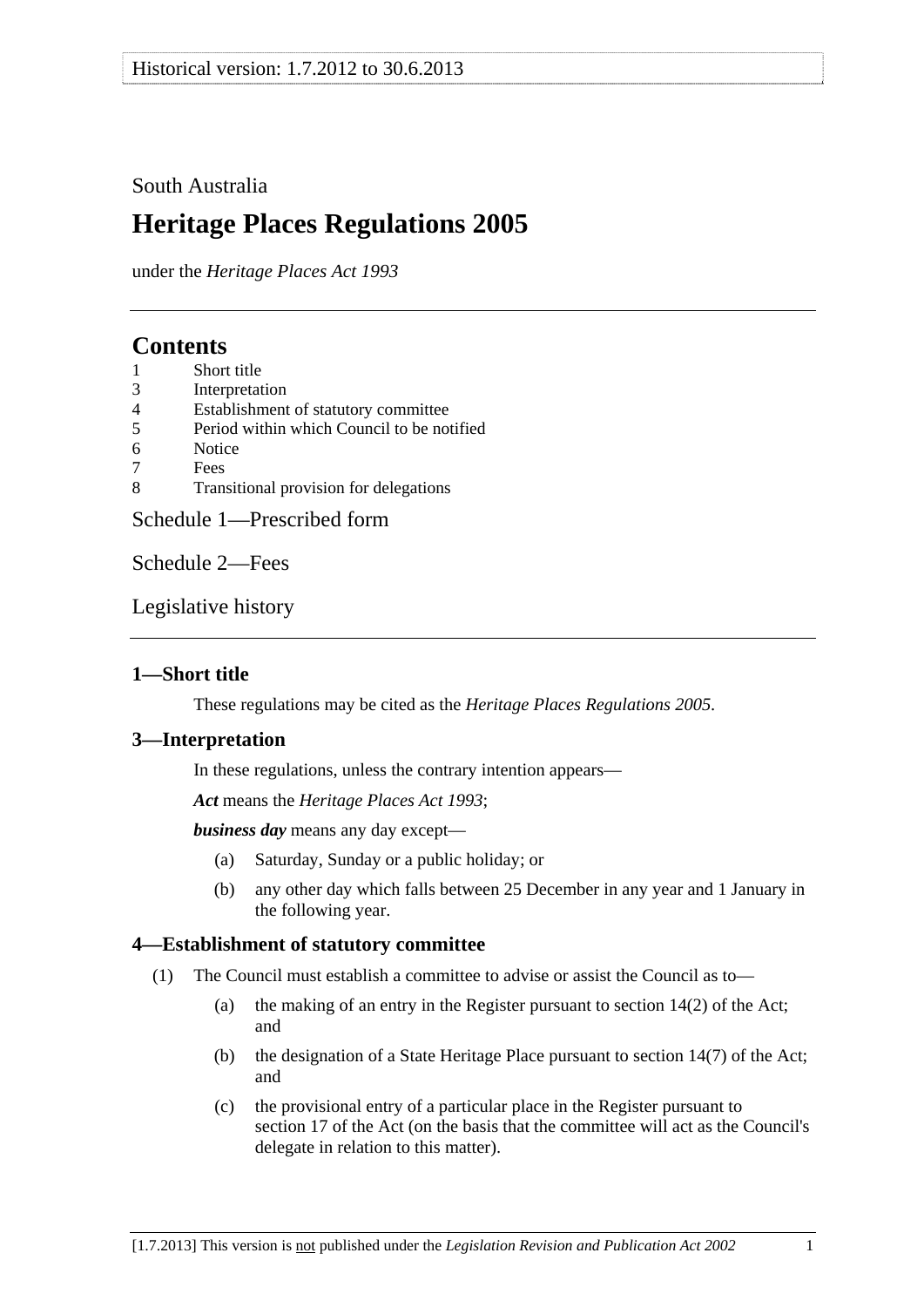- <span id="page-1-0"></span> (2) The members of the committee—
	- (a) will be appointed by the Council; and
	- (b) in accordance with terms and conditions determined by the Council.

### **5—Period within which Council to be notified**

For the purposes of section  $27(2)(b)$  of the Act—

- (a) the prescribed period for notifying the Council of the location of an object is 5 business days from the date of discovery; and
- (b) the prescribed period for furnishing information to the Council is 10 business days from the date on which the Council requested the provision of the relevant information, or such longer period as the Council may allow.

#### **6—Notice**

For the purposes of paragraph (a) of section 38A(5) of the Act, a notice of the Minister under that paragraph must be in the form prescribed by [Schedule 1.](#page-2-0)

#### **7—Fees**

- (1) The fees set out in [Schedule 2](#page-4-0) are payable to the Council.
- (2) The Council may waive or reduce a fee if satisfied that it is appropriate to do so in a particular case.

### **8—Transitional provision for delegations**

A delegation made by the State Heritage Authority may continue to operate as if it were a delegation made by the Council until that delegation is varied or revoked by the Council.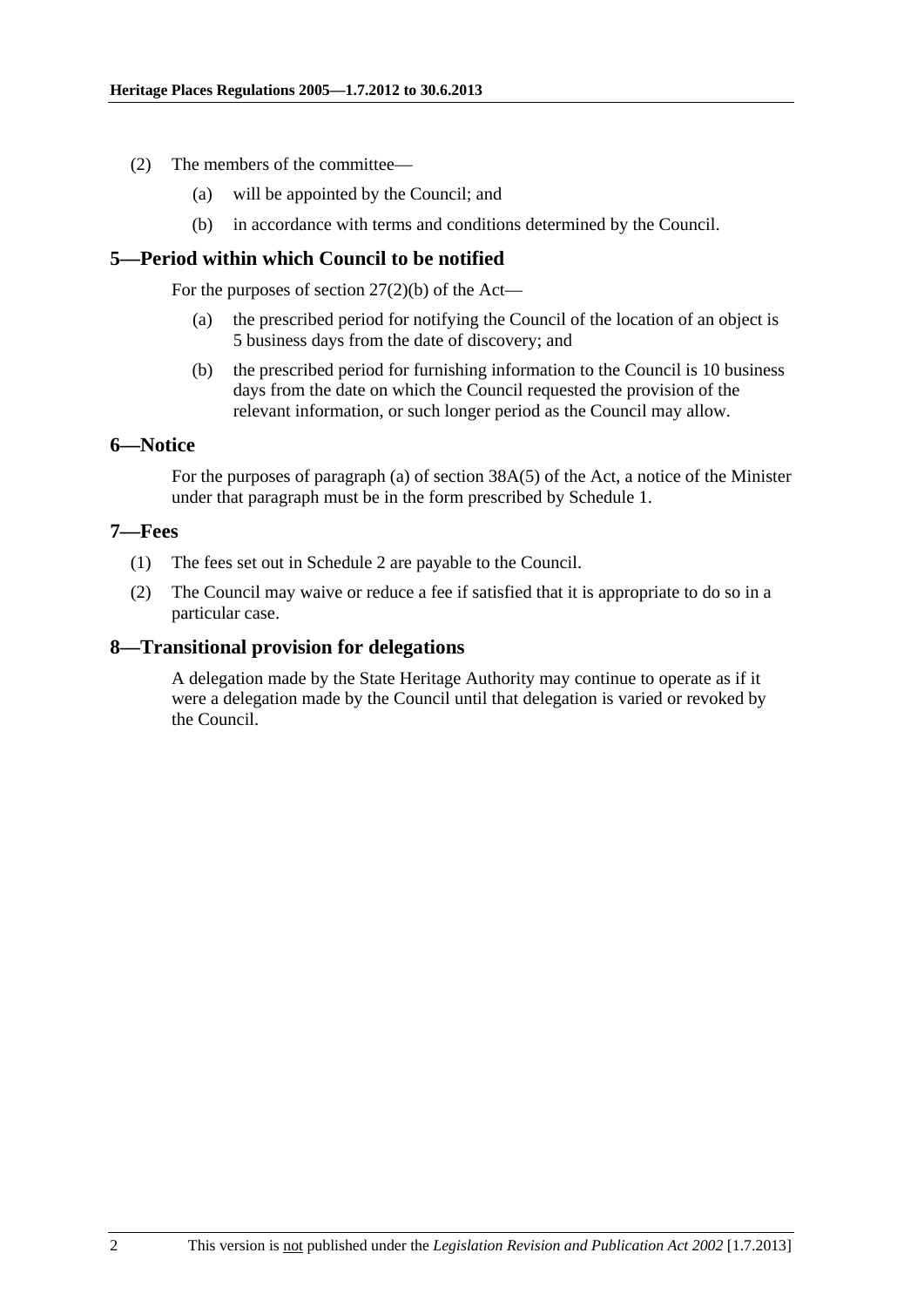File No

# <span id="page-2-0"></span>**Schedule 1—Prescribed form**

#### Heritage Places Act 1993

NOTICE for the purposes of section 38A(5) of the Act

| <b>PART A-Notice</b>                                                                    |               |                 |  |
|-----------------------------------------------------------------------------------------|---------------|-----------------|--|
| To:                                                                                     |               |                 |  |
| Title: Mr/Mrs/Ms                                                                        | Last<br>Name: | Given<br>Names: |  |
| Company Name<br>(if applicable):                                                        |               |                 |  |
| Postal Address:                                                                         |               |                 |  |
| Street Address (if different<br>from above) or other<br>information relevant to service |               |                 |  |

- $\mathbf{1}$ It is alleged that you have engaged in conduct in contravention of the *Heritage Places* Act 1993 ("the Act"). The particulars of the alleged contravention are set out in Part B of this notice.
- $\overline{2}$ The purposes of this notice is to give you the opportunity to elect to be prosecuted for the alleged contravention under section  $38A(5)(a)$  of the Act. If you do not elect to be prosecuted, the Minister, a local council, or any other person acting with the leave of the Environment, Resources and Development Court may commence civil penalty proceedings under section  $38A(1)(c)$  of the Act for the purposes of obtaining an order from the Court that you pay into the South Australian Heritage Fund an amount as a monetary penalty on account of the contravention. In these civil proceedings, any contravention of the Act would only need to be proved "on the balance of probabilities".
- If you elect to be prosecuted rather than facing the civil penalty proceedings, you 3 must serve a written notice on the Minister within 21 days after service of this notice.
- $\overline{\mathbf{A}}$ The following matters are relevant to the provision of a notice of election to the Minister:
	- $(1)$ The notice must be addressed to the Minister as follows:

#### [Insert relevant information]

 $(2)$ You may choose to use the pro forma notice to the Minister attached to this document, or you may inform the Minister by letter if you so wish.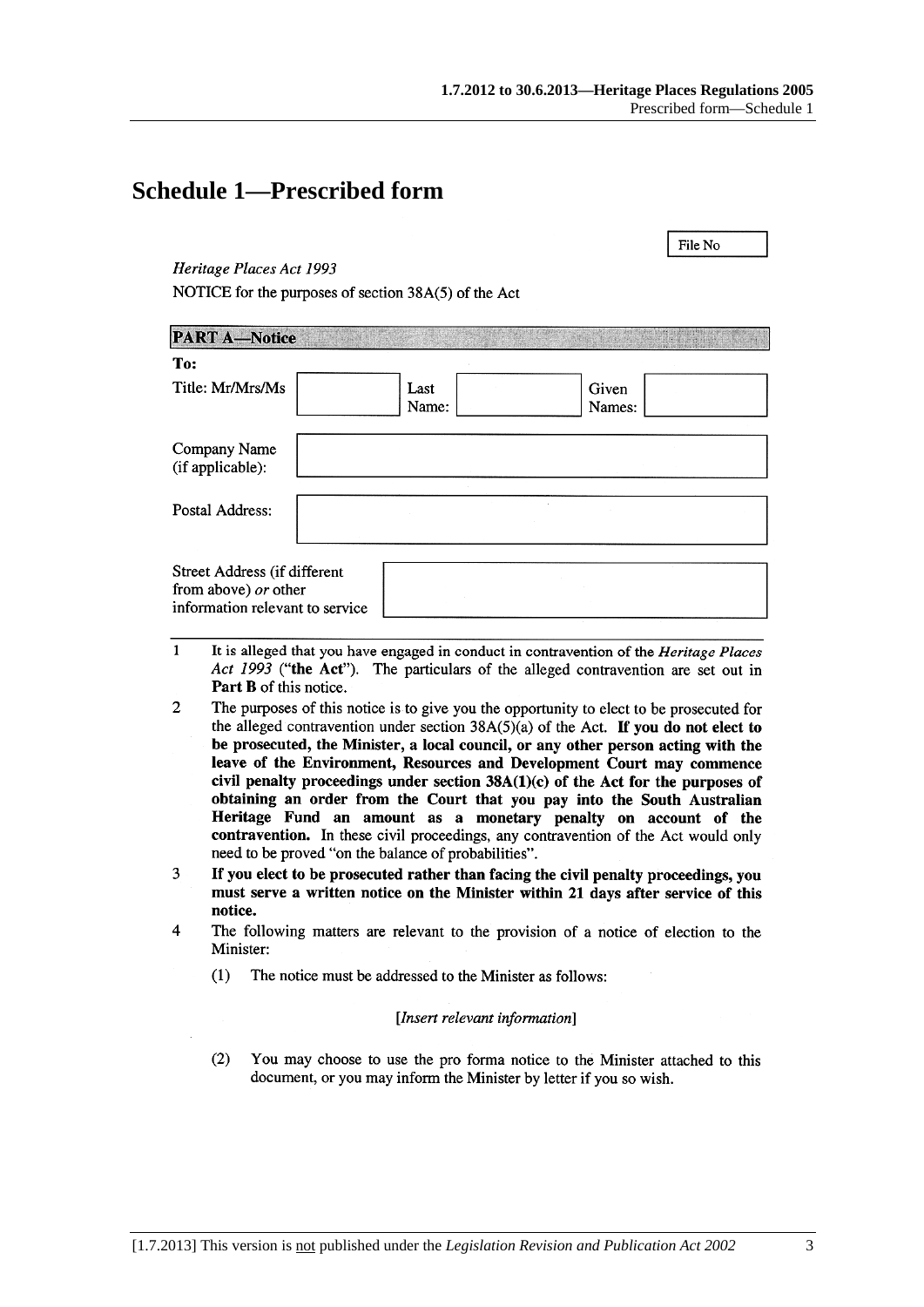- $(3)$ Please quote your name and the File Number shown at the top of this document.
- $(4)$ be Additional information about the Act can obtained from www.environment.sa.gov.au/heritage. Information concerning this Notice can be obtained by telephone from the Manager, Heritage Branch-Telephone [insert relevant number]. There is also some additional general information set out below.
- If you do not respond within 21 days after service of this notice, proceedings  $(5)$ may be commenced to recover the "civil penalty" in the Environment, Resources and Development Court.

| <b>PART B-Particulars of alleged contravention</b> |              |
|----------------------------------------------------|--------------|
| Name of State Heritage<br>Place (if applicable):   | Register No: |
| <b>Address or Location:</b>                        |              |
| The details of the contravention are as follows:   |              |
|                                                    |              |
|                                                    |              |
| Issued by:                                         | Date:        |

#### **PART C-General information**

#### $\mathbf{1}$ **Heritage Places Act 1993**

The Heritage Places Act 1993 is an Act to make provision for the identification, recording and conservation of places and objects of non-Aboriginal heritage significance, to establish the South Australian Heritage Council, and for other purposes.

#### $\overline{2}$ **Section 38A-ERD Court**

- Subsection (1) allows an order to be made only where a contravention of the Act has occurred.
- Subsection  $(1)(c)$  allows the Court to order a monetary penalty to be paid into the South Australian Heritage Fund on account of the breach. A monetary penalty such as this is sometimes known as a "civil penalty" because it is a financial penalty imposed by a Court in civil proceedings. The penalty is intended as a deterrent.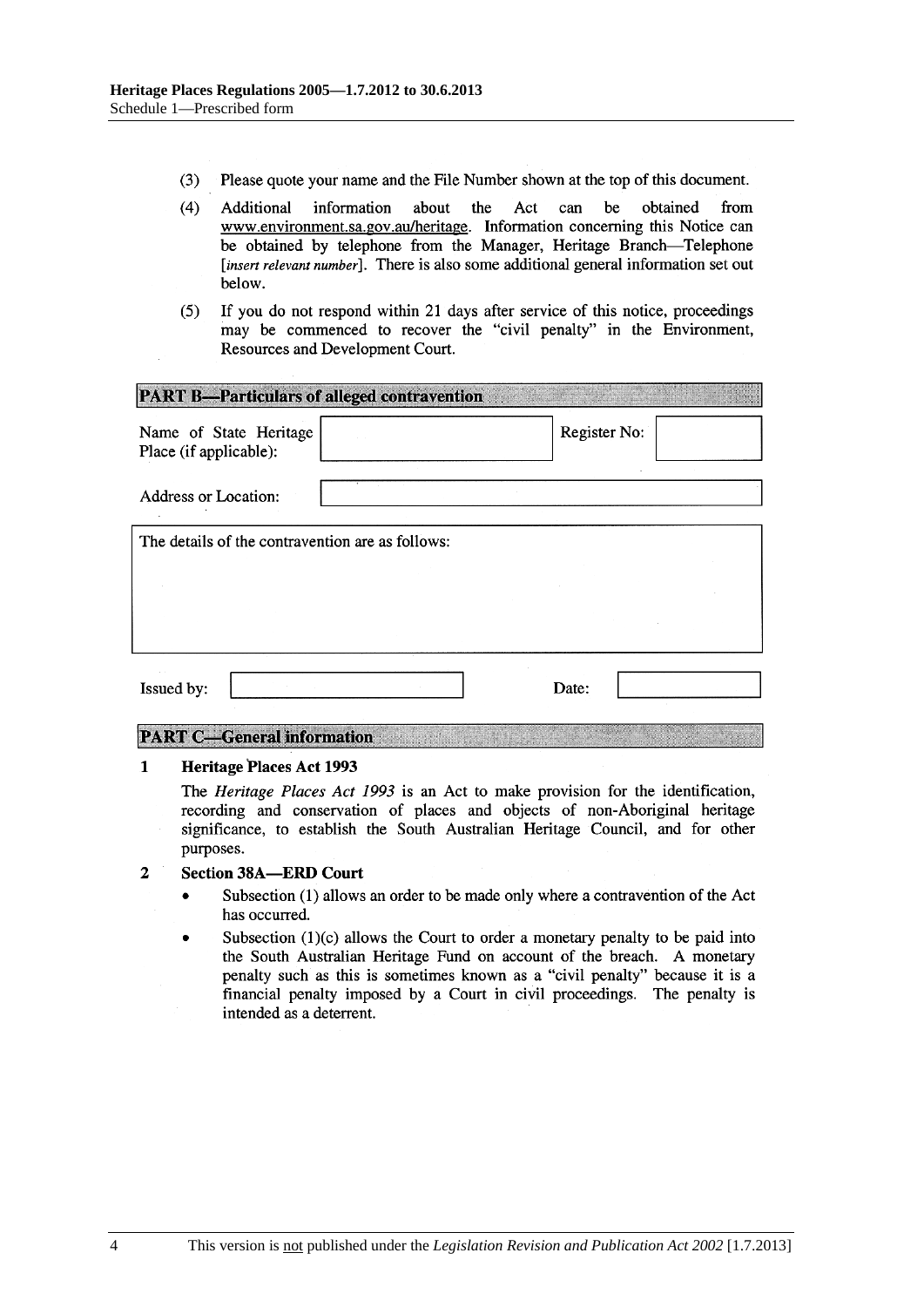- <span id="page-4-0"></span>Subsection  $(5)(a)(i)$  imposes limits on the circumstances and manner of application and use of a civil penalty order. A person who is faced with the possibility of a civil penalty may elect to be prosecuted for a criminal offence, which must be proved at the higher standard of "beyond reasonable doubt".
- For the purposes of allowing a person to make an election, the Minister must serve a notice on the person advising the person that he or she may, by written notice to the Minister, elect to be prosecuted for the contravention, and allowing the person not less than 21 days to do so. This is the reason for the service of this notice.
- 3 Proceedings for a civil penalty are stayed if criminal proceedings are started or have already been started against the person for an offence that is the same (or substantially the same) as the conduct alleged to constitute the contravention to which the proceedings relate. They may be resumed if the criminal proceedings do not result in a formal finding of guilty being made against the person.
- $\overline{4}$ If an amount is paid in the civil proceedings, criminal proceedings may not be initiated against the person for an offence constituted by conduct that is the same (or substantially the same) as the conduct alleged to constitute the contravention in relation to which the amount has been paid.

#### **Attachment**

#### **Notice to the Minister**

 $\overline{1}$ I have received a notice from the Minister under section  $38A(5)(a)$  of the *Heritage* Places Act 1993 ("the Act") in connection with the proposed commencement of civil penalty proceedings in respect of a contravention of the Act.

The File No is:

 $\mathcal{L}$ In accordance with section  $38A(5)(a)$  of the Act I HEREBY GIVE NOTICE that I elect to be prosecuted for the alleged contravention.

| Name in full:                     |  |  |
|-----------------------------------|--|--|
| Signed:                           |  |  |
| Please also print signature here: |  |  |
| Contact details:                  |  |  |
| Date:                             |  |  |

# **Schedule 2—Fees**

 $\overline{3}$ 

 $\overline{4}$ 

- 1 Certified copy of an entry in the Register in relation to a State Heritage Place, or an object identified by the Council under section 14(2) of the Act
- 2 Application for a certificate of exclusion in relation to land zoned "residential" under the relevant Development Plan—

\$29.50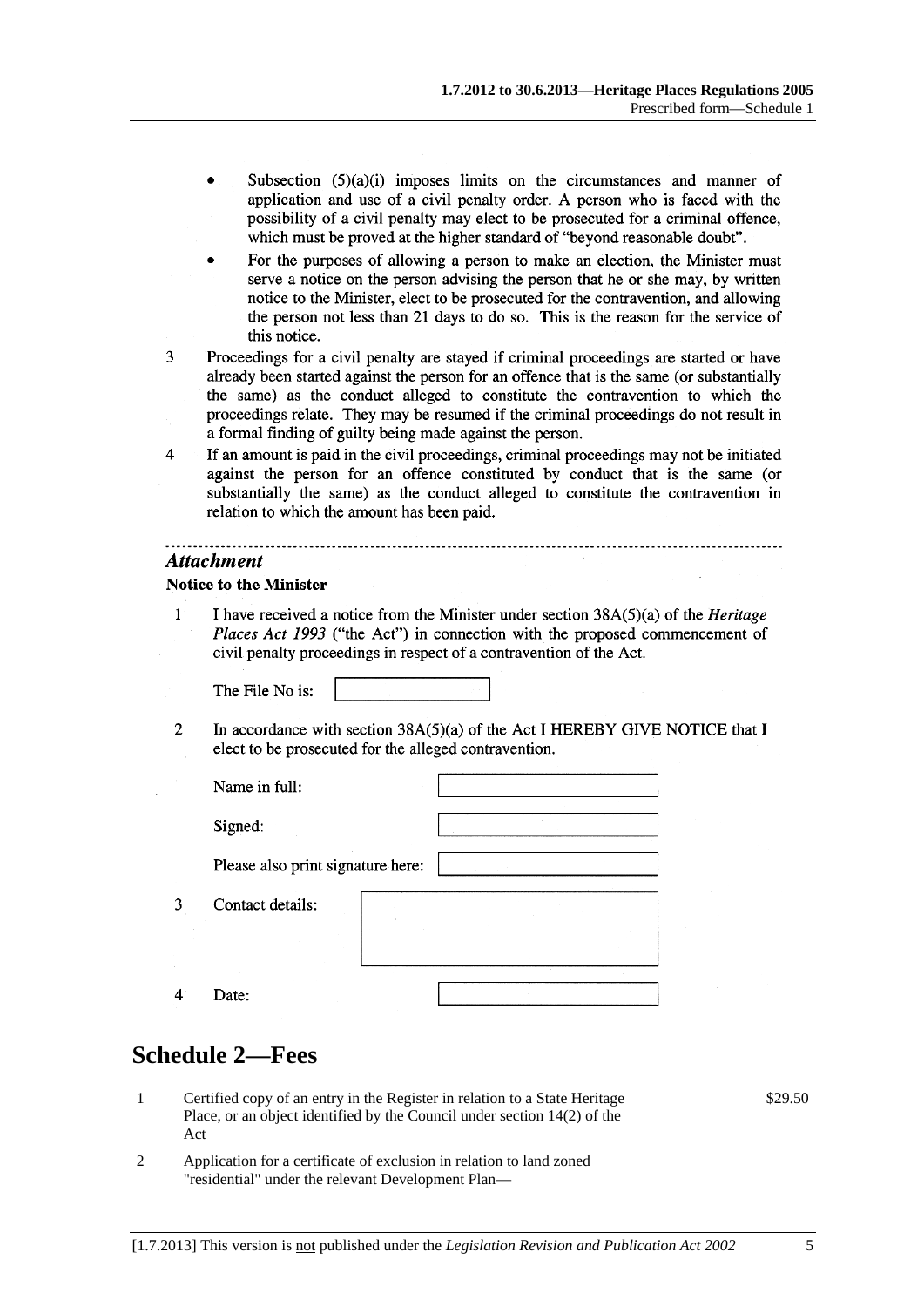|   | (a) | initial application fee<br>plus                                          | \$146.00                                           |
|---|-----|--------------------------------------------------------------------------|----------------------------------------------------|
|   | (b) | if the Council determines to invite public submissions                   | \$1 330.00                                         |
|   |     | Application for a certificate of exclusion in relation to any other land | 5% of Valuer-General's<br>assessment of site value |
| 4 |     | Application for a permit under Part 5 Division 1 of the Act              | \$145.00                                           |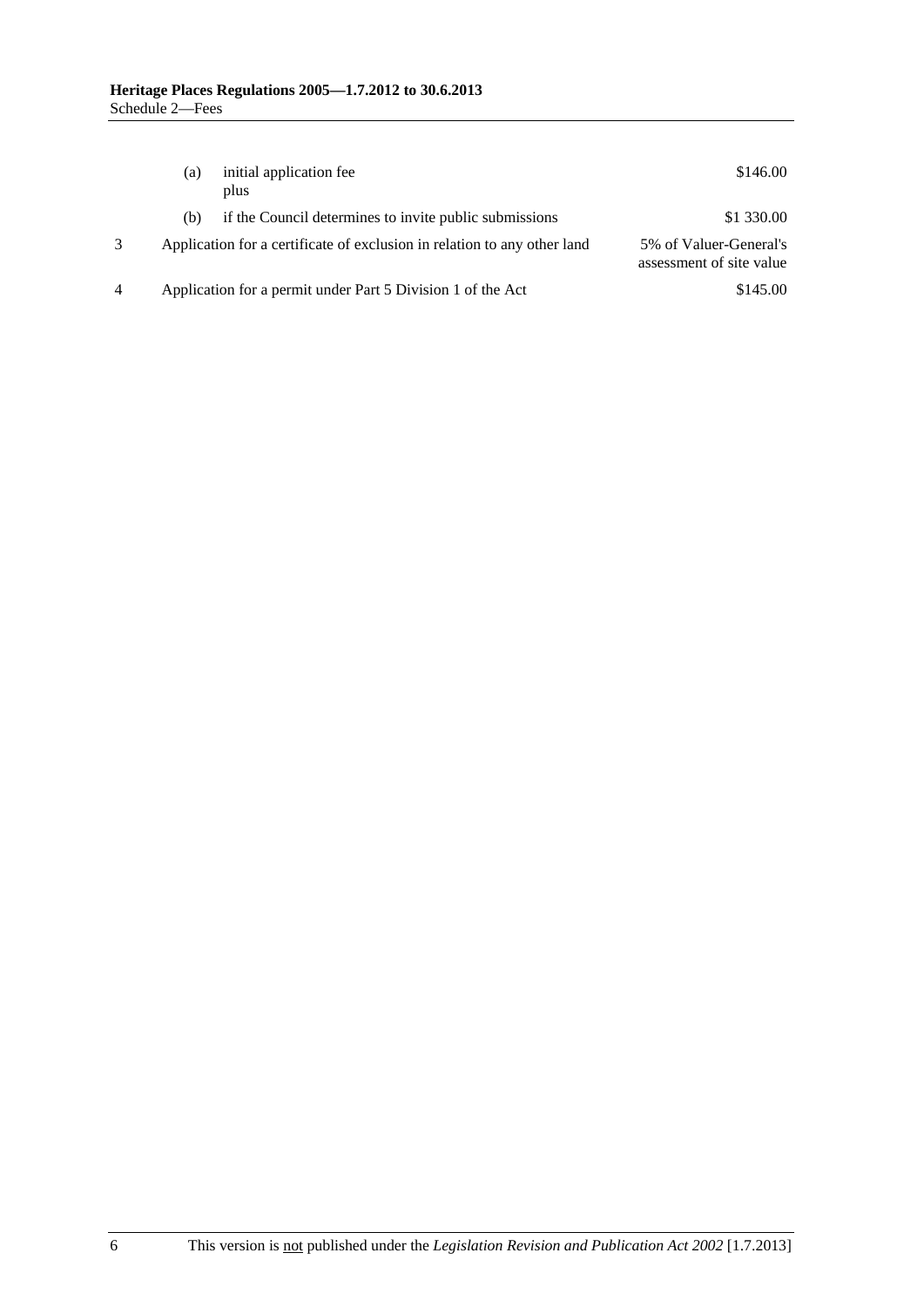# <span id="page-6-0"></span>**Legislative history**

## **Notes**

- Variations of this version that are uncommenced are not incorporated into the text.
- Please note—References in the legislation to other legislation or instruments or to titles of bodies or offices are not automatically updated as part of the program for the revision and publication of legislation and therefore may be obsolete.
- Earlier versions of these regulations (historical versions) are listed at the end of the legislative history.
- For further information relating to the Act and subordinate legislation made under the Act see the Index of South Australian Statutes or www.legislation.sa.gov.au.

# **Legislation revoked by principal regulations**

The *Heritage Places Regulations 2005* revoked the following:

*Heritage Regulations 2005*

# **Principal regulations and variations**

New entries appear in bold.

| Year No  |      | Reference                | Commencement       |
|----------|------|--------------------------|--------------------|
| 2005 240 |      | Gazette 17.11.2005 p3978 | $17.11.2005$ : r 2 |
| 2006 81  |      | Gazette 15.6.2006 p1706  | $1.7.2006$ : r 2   |
| 2007     | 156  | Gazette 7.6.2007 p2555   | $1.7.2007$ : r 2   |
| 2008     | 130  | Gazette 5.6.2008 p2125   | $1.7.2008$ : r 2   |
| 2009 121 |      | Gazette 4.6.2009 p2567   | $1.7.2009$ : r 2   |
| 2010 91  |      | Gazette 10.6.2010 p2784  | $1.7.2010$ : r 2   |
| 2011 69  |      | Gazette 9.6.2011 p2088   | $1.7.2011:$ r 2    |
| 2012 74  |      | Gazette 31.5.2012 p2320  | $1.7.2012:$ r 2    |
| 2013     | - 67 | Gazette 6.6.2013 p2145   | $1.7.2013$ : r 2   |

# **Provisions varied**

New entries appear in bold.

Entries that relate to provisions that have been deleted appear in italics.

| Provision      | How varied                                                            | Commencement |
|----------------|-----------------------------------------------------------------------|--------------|
| r <sub>2</sub> | omitted under Legislation Revision and<br><b>Publication Act 2002</b> | 1.7.2006     |
| Sch 2          | substituted by 81/2006 r 4                                            | 1.7.2006     |
|                | substituted by 156/2007 r 4                                           | 1.7.2007     |
|                | substituted by 130/2008 r 4                                           | 1.7.2008     |
|                | substituted by $121/2009$ r 4                                         | 1.7.2009     |
|                | substituted by 91/2010 r 4                                            | 1.7.2010     |